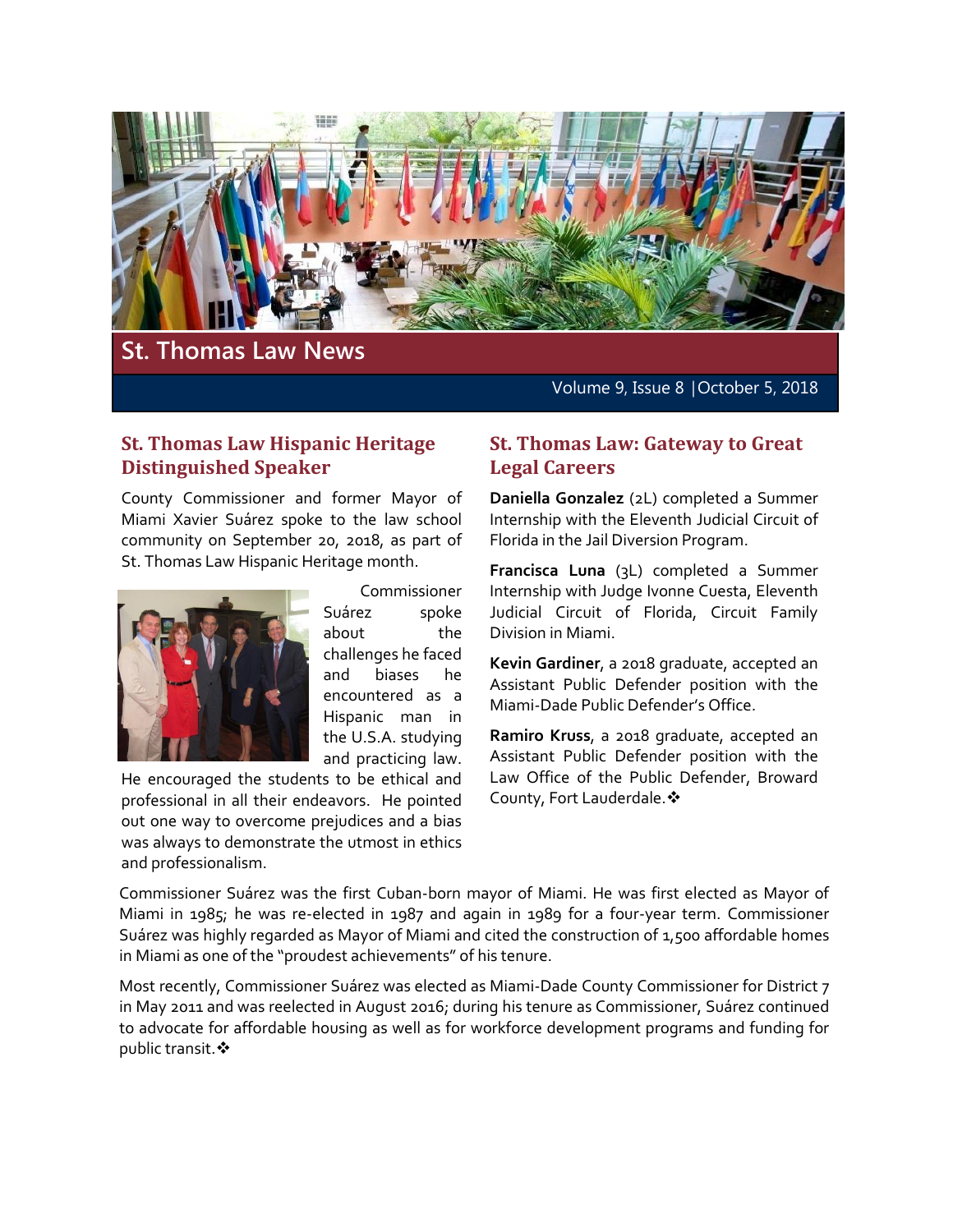# **Campus Events**

| October <sub>5</sub> : | George Sheldon Celebration of Life,<br>Moot Courtroom @ 5:30 p.m. |
|------------------------|-------------------------------------------------------------------|
| October 6:             | Mock LSAT Exam, Cordero Breezeway<br>@ 8:00 a.m.                  |
| October 8:             | Palermo Mentorship Program,<br>Moot Courtroom @ 8:00 a.m.         |
| October 9:             | Time Management L & L, Room CPD-113<br>@ 12:00 p.m.               |
| October 9:             | Maritime Law L & L, Room 104<br>@ 12:00 p.m.                      |
| October 10 &           | Prayer Meeting, Room 109-A                                        |
| 11:                    | @ 12:00 p.m.                                                      |
| October 12:            | 1L Legal Skills Course                                            |



# **National Domestic Violence Awareness**

Nearly three out of ten women in the U.S. have experienced rape or physical violence, or have been stalked by a partner. If you fall into any of these categories and need to speak with someone, please call the National Domestic Violence Hotline at (800) 799-SAFE (7233). The National Domestic Violence Hotline does not require your name; it does not charge a fee; it will not place judgement upon you. Another avenue students have is to contact St. Thomas University Health Center at (305) 628-6695. ❖

# **Celebrating the Life of George Sheldon**

On August 23, 2018, our dear friend and colleague, George Sheldon, former School of Law Associate Dean of Students and Alumni Services, passed away. Many of you had the pleasure of knowing George Sheldon during his time at St. Thomas from 2003 to 2007.

St. Thomas will be hosting a celebration on campus honoring his life, and we ask that you join us on Friday, October 5, 2018, at 5:30 p.m., in the Moot Courtroom.  $\cdot$ 

# **Recent Graduates Florida Bar Induction Ceremony**



St. Thomas Law hosted a Bar Induction Ceremony on Tuesday, September 25, for recent graduates who passed the July Florida Bar exam. Judge Peter Lopez presided over the ceremony and officially swore in the group of graduates.

After the formal ceremony, Judge Lopez signed each newly admitted lawyer's sworn statement and took pictures with the graduates and their families. A reception was held in the

breezeway immediately following the ceremony.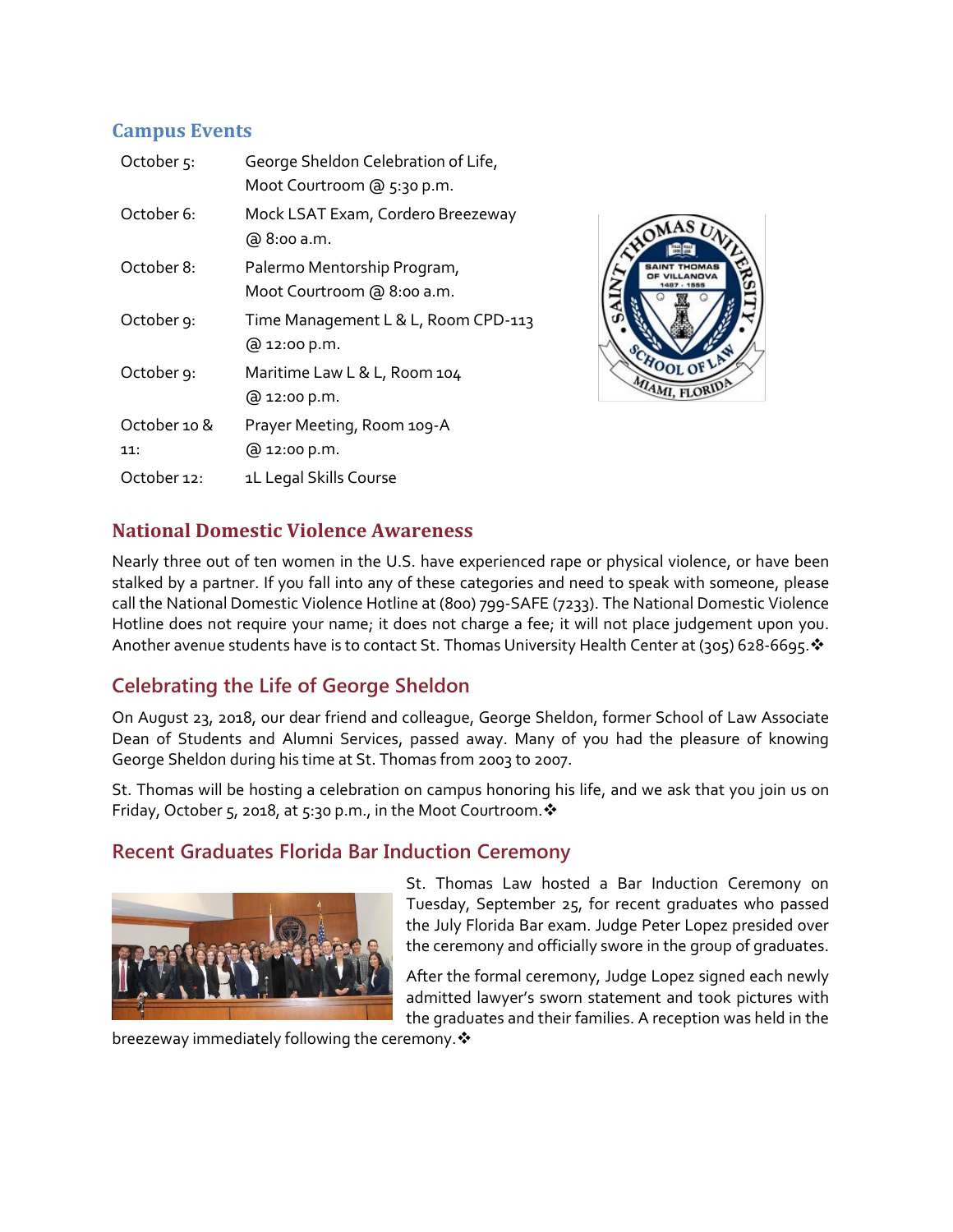# **Barfield and Canfield Invited to Speak at the Federal Bar Association Meeting**

On September 25, 2018, the Federal Bar Association Student Division held its first general meeting of the year. Alumni(ae) **Brett Barfield** '99, Partner with Holland & Knight, Miami; and **Rachel Canfield** '09, Staff Attorney for Judge Thomas Logue with the Third District Court of Appeal, Miami, spoke about their career paths and the impact the Federal Bar Association played in their legal careers. More than 25 students attended. ❖

### **Peter T. Fay American Inn of Court**

On September 24, 2018, St. Thomas Law's Peter T. Fay American Inn of Court held its *first* meeting of the year in which **Diego Sánchez** (3L) and **María Laport Cornu** (2L) spoke about their experience this past summer at the Karnes Immigrant Detention Center in Texas. Their message was well presented and heartfelt as they spoke about their part in the STU Law Karnes Project and the family separations happening at the border. The students addressed a group of almost 50 judges, attorneys, and students, including St. Thomas University's President **David A. Armstrong** and Acting Dean **Tamara Lawson**.

# **Booher Inn of Court Meeting**

On September 20, 2018, the Booher Inn of Court held its first dinner meeting of the season, at its new



venue, the Lauderdale Yacht Club. Law students from STU, Nova, and FIU were paired with mentors including judges and senior attorneys. Pictured from left to right: **Aleksei Voiskovich** (3L), **Ashley-Ann Bryan** (3L), Private Sector Career Counselor **Laura Varela**, **Jason Ross** (2017 alum), incoming Inn President Judge Mindy Brown, **Elizabeth Smith** (2L), **Adrianna Barranco** (2L), **Ethel Velázquez** (2L),

**Melany Cornejo** (3L), and Assistant Dean **Lourdes Fernández**.

### **Alcohol and Cannabis Law Lunch and Learn**

On September 20, 2018, STU Law was privileged to have 2004 alumna **Marbet Lewis** speak at a Lunch & Learn on the Interplay of Alcohol and Cannabis Law. Ms. Lewis, an expert in laws regulating the alcohol industry, spoke to the students about the opportunity to create a practice area in which there is uncertainty in the law. This includes the emerging area of cannabis law and growing interest in how it can be regulated with established alcohol laws. That said, Ms. Lewis advised the students that Florida was one of a few states that has put a lot of money into the potential separate regulation of cannabis, giving it the potential for a new niche legal practice area.  $\cdot$ 

#### **Student Achievements**

**Rosy Avael** (3L) completed a Summer Internship with Magistrate Judge Carlos Fernández, Eleventh Judicial Circuit of Florida, Circuit Family Matters in Miami.

**Gianina Ernand** (2L) completed a Summer Internship with Judge María Elena Verde, Eleventh Judicial Circuit of Florida, Circuit Family Division in Miami.

**Priscilla Pérez** (3L) accepted an offer to extend her Summer Internship into the Fall with the Miami-Dade Public Defender's Office.